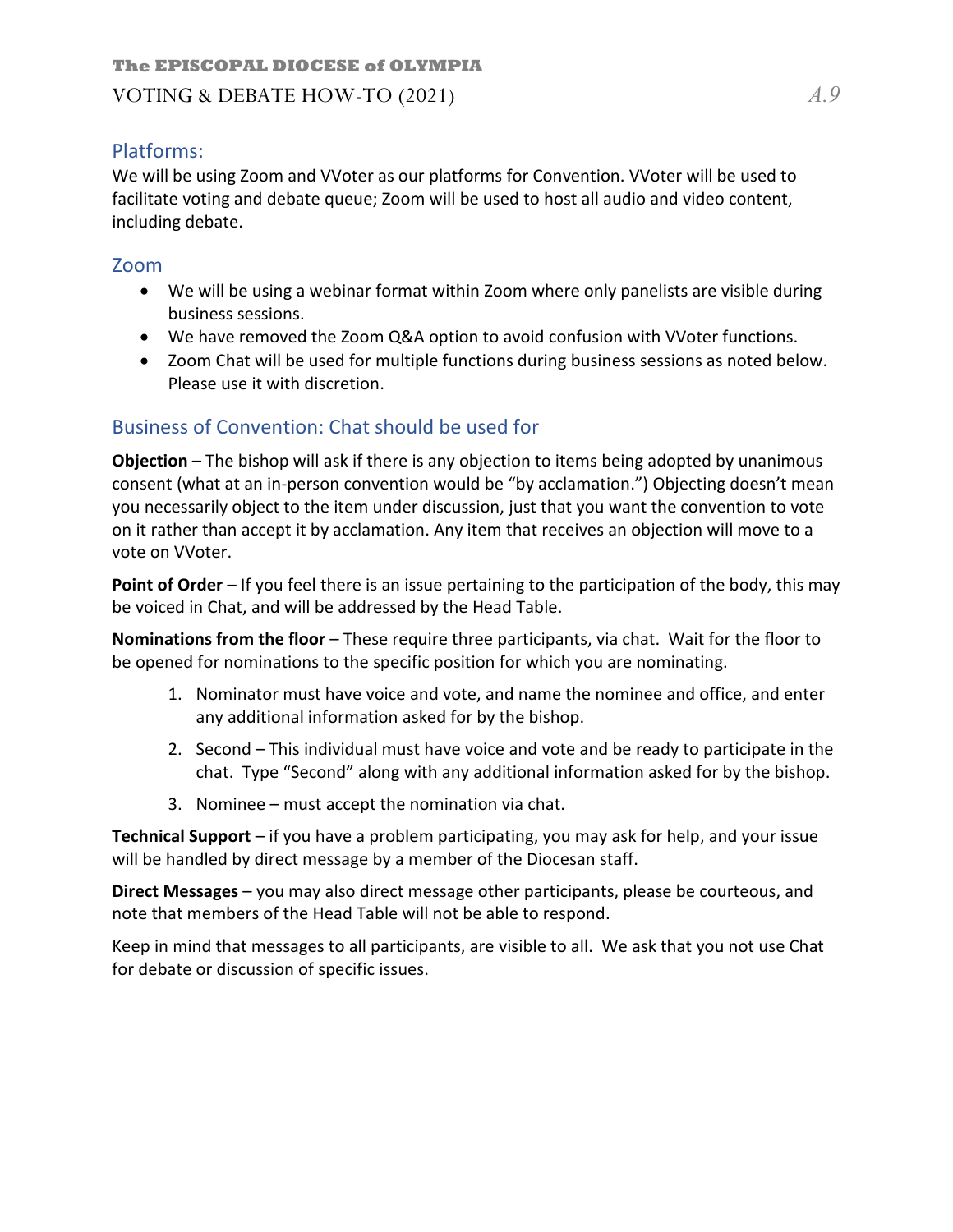#### **The EPISCOPAL DIOCESE of OLYMPIA**

### VOTING & DEBATE HOW-TO (2021) *A.9*

## VVoter – Voting Platform

- Email messages have been sent to all voting members of convention with a link for the voting web page and a Login ID. You will use the same link and ID for voting during the practice voting and the meeting.
- VVoter may be accessed from any browser equipped device, however computers and tablets are preferable to phones. If you access VVoter using the same device you use to access the Zoom meeting, you can move between the two windows by pressing Alt+Tab (Control+Tab for Mac) or exiting full screen in the Zoom meeting and viewing both pages at once.
- If the presentation has already started, you may see a polling screen. If not, you will see "Waiting for Presentation to start". You should see the Session Code and your Login ID in the top right portion of the page.
- When session has started the web page for the VVoter will update and you will be prompted to respond. You will be given a set time to vote for each poll. During this interval, you will be able to change your vote should you wish to do so. The system counts only the last selection.
- When it is time to vote, click the button for your response choice and then click the Vote button. You will receive notification that your vote was received and confirmation of the choice you selected.
- If you change your mind, click another option and click Vote again. Your second vote will override the first vote. Duplicate votes are not permitted.
- If you close your browser or your computer before polling is complete you may rejoin the voting session by clicking the session link and entering your Login ID code again.
- If your voting page does not update with the polling prompt click the reload icon. This is most common on cell phones which are usually set to lock after a minute without use. The web page will not be updated while the phone is locked. Once you unlock it you must click the reload icon to sync with the voting session again.
- During each vote, you will have a specific time to complete your selection, and a timer will be displayed on the screen.
- After each vote, the secretary and parliamentarian will describe the results, and the bishop will declare the outcome.

# Debate – VVoter and Zoom

- During debate, we will be using the Speak button on VVoter. After the floor is opened for discussion of each resolution, if you wish to speak for or against a resolution, you will use the Speak option on VVoter.
- You will find the SPEAK button in the lower right hand corner on the VVoter screen. Click on the word "SPEAK" and you will see a drop down with the following choices:
	- o Speak for
	- o Speak against